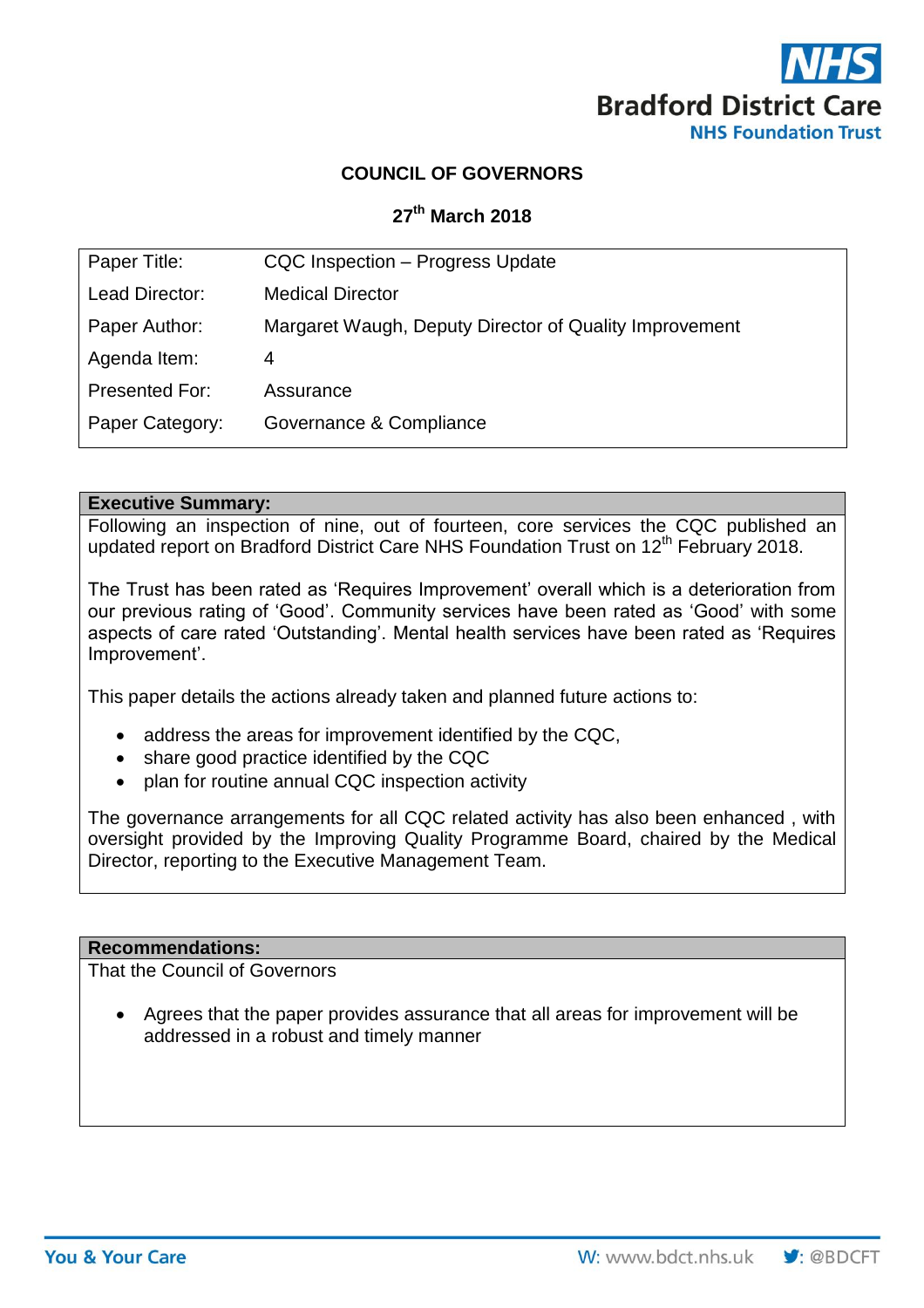# **CQC Inspection- Update Report**

# **1. Background and Context**

The CQC inspection report for the Trust was published on 12th February 2018 and, whilst it contained many positive findings, the overall rating for the Trust and a number of individual service ratings had deteriorated to 'Requires Improvement'.

The full report can be accessed here:

[http://www.cqc.org.uk/sites/default/files/new\\_reports/AAAH0101.pdf](http://www.cqc.org.uk/sites/default/files/new_reports/AAAH0101.pdf)

The Trust was required to update the CQC on immediate actions taken following receipt of the final report and a letter from the Chief Executive and the initial Trust CQC action plan were formally submitted to the CQC as required on 9<sup>th</sup> March 2018.

### **2. Stakeholder engagement**

The Trust has worked closely with staff to ensure they understand the CQC inspection report and in particular the actions required for improvement.

The CQC action plan has been shared with NHS Improvement and local commissioners and the Trust has been invited to discuss both the inspection report and action plan with Bradford Metropolitan District Council Overview and Scrutiny Committee.

As legally required, the Trust has updated the CQC rating posters that are on display in receptions and wards and the full report is available on the Trust website.

#### **3. Governance Arrangements**

Executive management team (EMT) has reviewed and refined the reporting and governance arrangements for all CQC related activity and in particular the monitoring of progress against the CQC action plan. The table below summarises these governance arrangements:

| BDCFT CQC action plan governance and management arrangements - March 2018 |                                                                  |                                                                                                                                                                                                                  |               |  |  |
|---------------------------------------------------------------------------|------------------------------------------------------------------|------------------------------------------------------------------------------------------------------------------------------------------------------------------------------------------------------------------|---------------|--|--|
| Meeting title                                                             | Chair/Lead                                                       | Function                                                                                                                                                                                                         | Frequency     |  |  |
| <b>Weekly</b><br>Deputy<br>Director<br>catch<br><b>up</b>                 | Deputy<br><b>Director</b><br>of I<br>Quality<br>Improvement      | To discuss action plans with Deputy<br>Directors, identify progress, identify any<br>bottlenecks and agree any issues to<br>escalate etc.                                                                        | Weekly        |  |  |
| Improving<br><b>Quality Steering</b><br>Group                             | <b>Deputy</b><br><b>Director</b><br>οf<br>Quality<br>Improvement | To discuss the CQC report action plan<br>and specific action plans with broad   month<br>range of staff from clinical<br>and<br>corporate services, to progress actions<br>and agree any issues to escalate etc. | $2nd$ week of |  |  |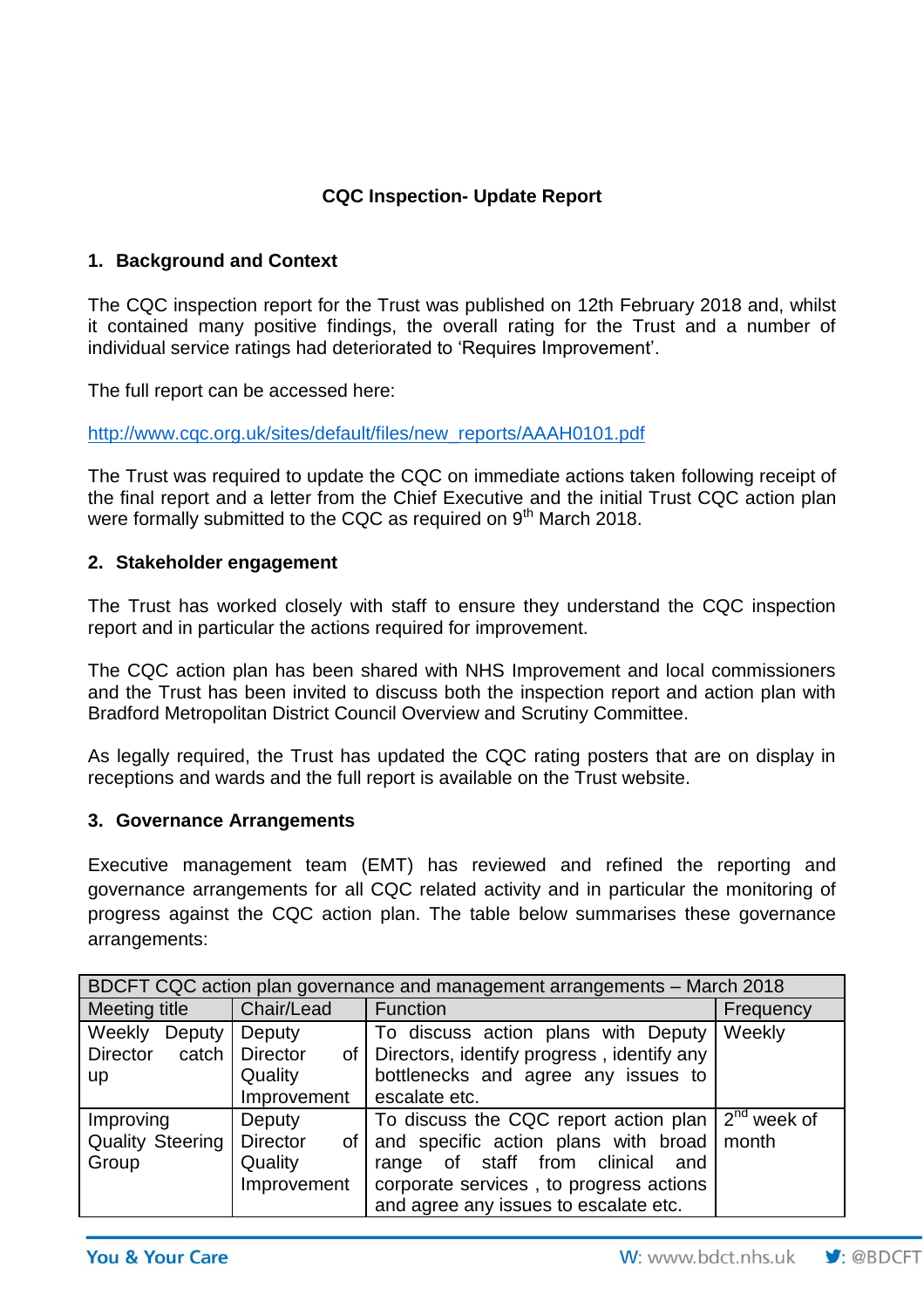| Improving          | Medical         | To review and provide scrutiny of the    | $3rd$ week of |
|--------------------|-----------------|------------------------------------------|---------------|
| Quality            | <b>Director</b> | action plan, note progress, resolve any  | month         |
| Programme          |                 | escalations and provide assurance to     |               |
| <b>Board</b>       |                 | <b>Committees and Board</b>              |               |
| <b>Executive</b>   | Medical         | To provide oversight of the action plan  | $4th$ week of |
| Management         | <b>Director</b> | on behalf of the Board and agree         | month         |
| Team (EMT)         |                 | the formal sign off for any completed    |               |
|                    |                 | must do's                                |               |
| Quality<br>and     |                 |                                          |               |
|                    | Dr Sue Butler   | To seek assurance on progress and        | Every 6       |
| Safety             | (NED)           | impact of specific actions in the action | weeks         |
| Committee          |                 | plan.                                    |               |
|                    |                 |                                          |               |
| Health I<br>Mental | Zulfi Hussain I | The first of these CQC reports was       | Quarterly     |
| Legislation        | (NED)           | tabled at Quality and Safety Committee   |               |
| Committee          |                 | on 23rd March.                           |               |

# **4. BDCFT CQC action plan**

The CQC inspection report contains 'must do's' and 'should do's' to ensure that the Trust meets the requirements of the Health and Social Care Act (2008) and associated regulations .

The CQC action plan (see accompanying document) contains the 51 must do's from the inspection report, which have been identified as a priority to implement. Each must do is allocated to a lead Director for executive oversight and also allocated for review at one of two main Committees; Quality and Safety Committee and Mental Health Legislation Committee. Lead Directors will ensure that any resources required to deliver must do's are identified and prioritised.

The action plan includes a specific column to ensure that evidence is provided to confirm that each must do is complete and this will be signed off by each lead Director and formally challenged and agreed at EMT each month. The first 5 completed must dos were tabled at EMT on  $27<sup>th</sup>$  March for challenge and sign off.

A number of key pieces of work to support the implementation of the CQC action plan are underway and include:

- A review of the dashboards that support Quality and Safety Committee and Mental Health Legislation Committee
- Progress to undertake an external review of the Mental Health Legislation **Committee**
- As a Foundation Trust, the Board will also be considering the commissioning of an independent review against the well-led framework, with a view agreeing a suitable process in Quarter 1 of the new financial year.
- A review of the 20181/9 Internal Audit work plan to ensure specific audits can be undertaken to obtain additional assurances in relation to some of the must dos's.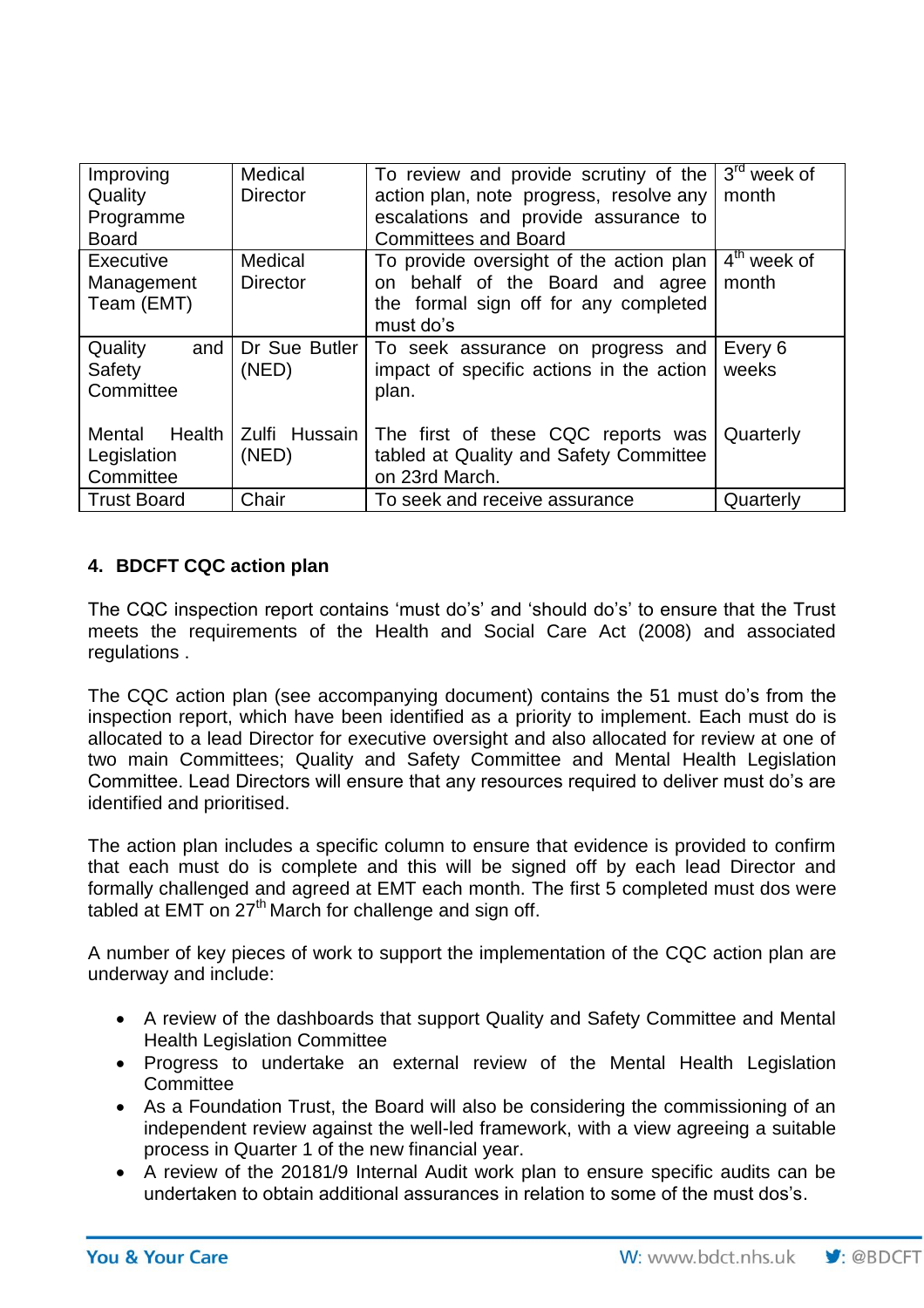• A review of the membership of Improving Quality Steering Group and Improving Quality Programme Board.

This week, commencing 26<sup>th</sup> March, signals the start of the newly developed monthly review process to review and update the CQC action plan. The process to populate the action plan has been simplified based on feedback and learning from the initial collation of the action plan and a two phase approach has been devised to allow business unit leads to draft an update and for executive director leads to sign off the narrative. Lead directors are providing oversight and challenge throughout each month and any issues of concern requiring escalation will be acted upon immediately.

The monthly completion of the overarching action plan and all associated governance arrangements are a significant undertaking and timelines and deadlines are challenging but the process will be overseen and driven by the Deputy Director of Quality Improvement.

As progress against the must do action plan is consolidated, EMT will review the 43 should do's that are also listed within the CQC inspection report. It is likely that a number of should do's will be met by the successful implementation of actions in relation to must do's.

# **5. Routine CQC activity**

The Deputy Director of Quality Improvement leads the annual routine CQC workstream and this is now formally overseen at Improving Quality Programme Board and detail provided to MHLC and QSC as part of the new reporting and governance arrangements.

The routine quarterly CQC engagement meeting planned for late March 2018 was cancelled due to bad weather and has been rearranged in mid-April 2018.

### **6. Outstanding Practice**

The CQC found several examples of outstanding practice during the core service inspections. It is important to share these examples both internally and externally and teams will be encouraged to promote this outstanding practice.

### **7. Positive Practice**

The CQC inspection report contains numerous examples of positive practice. The Improving Quality Steering Group has been tasked to develop a systematic approach to the collection of this good practice and to develop a central Connect site where staff can go to read about good practice across the Trust.

This Connect site may replicate the Learning Network site which is already a wellestablished focal point for staff to learn from serious incidents claims complaints and other the events. The new good practice site would also aim to include details of Trust innovations and successes.